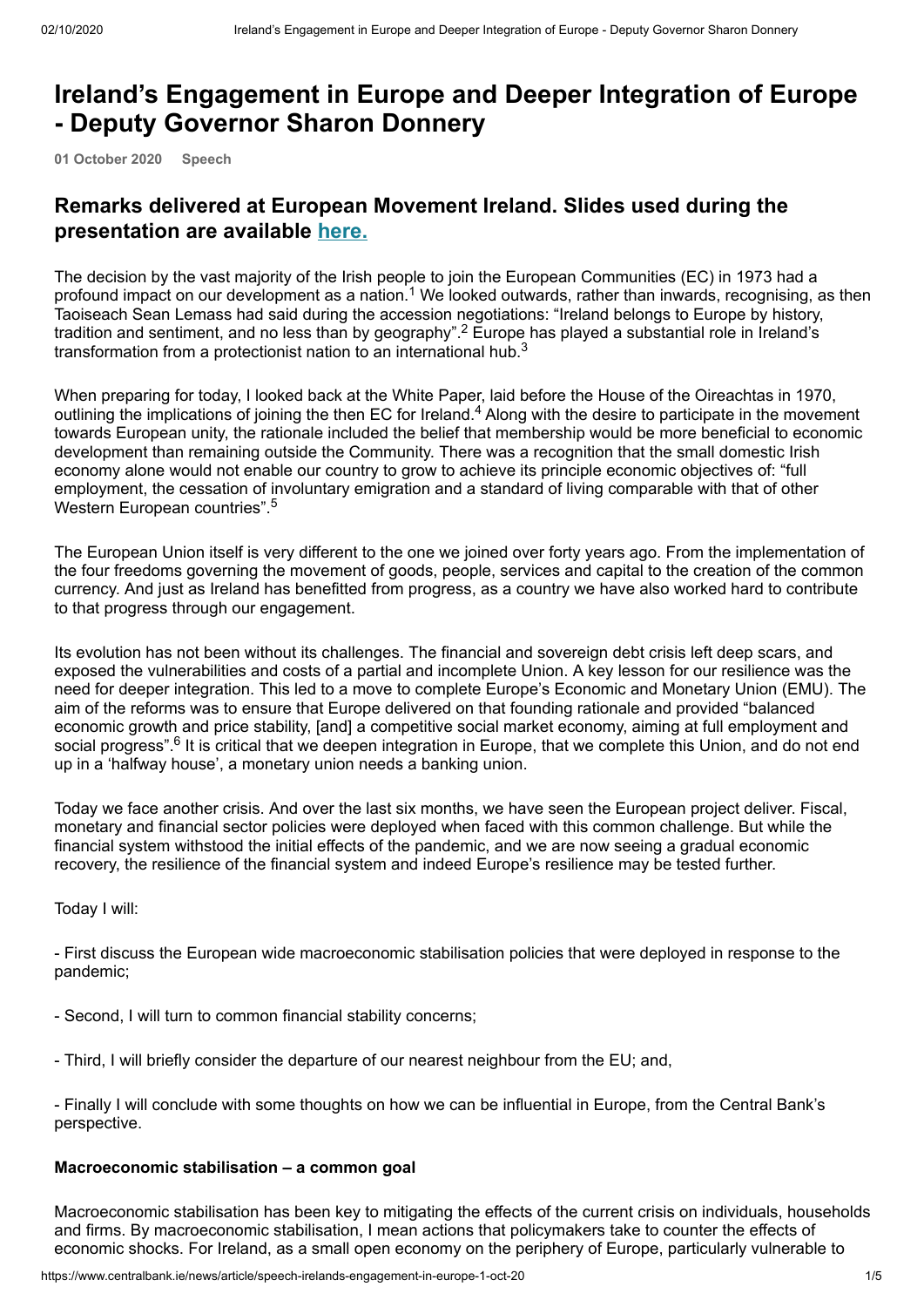global shocks, being part of the Single Market has been critical to our growth and prosperity in recent decades. And our resilience to shocks would likely have been weaker, absent the common market, currency and policy actions of Europe behind us. The policies and decisions we make engaging with our colleagues at various tables in Europe are central to this. Following the harsh lessons of the last crisis, the European response to the pandemic has been sizeable and significant.

In contrast to the last crisis, counter-cyclical fiscal policy has played a huge role in supporting households and firms through the pandemic. At an EU level, the "general escape clause" of the Stability and Growth Pact (SGP) – Europe's fiscal framework – was activated. This enables countries to borrow heavily to finance the rising costs of the pandemic. The activation decision was made by the ECOFIN Council, made up of the Economics and Finance Ministers of all member states. As a small economy, our engagement at these fora is especially important so that policies can help all member states overcome the crisis.

The recent agreement on the <u>[Next Generation EU fund](https://ec.europa.eu/commission/presscorner/detail/en/ip_20_1171)</u>, which should help support all countries in their recovery from the current crisis, was also a considerable milestone. The agreement provides a common budgetary instrument to complement national fiscal policies. While the fund is currently temporary, it should provide useful lessons for how a shared fiscal capacity can be used for macroeconomic stabilisation.

On the monetary policy front, the Governing Council of the ECB responded rapidly with sizeable measures, including a Pandemic Emergency Purchase Programme (PEPP) and the Pandemic Emergency longer-term refinancing operations (PELTROs). The envelope for PEPP alone is €1,350bn worth of assets, or approximately 11 per cent of euro area Gross Domestic Product (GDP) [which can be purchased on the secondary market under this programme, until the end of June 2021]. Furthermore, additional monetary policy accommodation was provided through an increase in the existing Asset Purchase Programme. The goal of all these measures is to support the flow of credit to the real economy, prevent a damaging tightening of financing conditions and proactively respond to the worsening outlook for growth and inflation in the euro area. Furthermore, monetary policy has learned lessons from the euro crisis. Philip Lane, Member of the Executive Board and former Governor of the Central Bank, highlighted in a recent blog post that the flexibility embedded in the PEPP has reduced the risk of fragmentation, a key issue in the euro crisis, by frontloading asset purchases and targeting them to where they are most warranted.<sup>7</sup>

These significant actions of governments and of central banks – have been critical in stabilising our economies. These counter cyclical policies, domestic and international, fiscal and monetary are positively reinforcing each other across borders and supporting the recovery. They are examples of the European project delivering a better outcome for all. Initial estimates suggest that for Ireland, compared to a scenario without policy action, these measures would reduce the scale of the decline in output in 2020 by just over four percentage points.<sup>8</sup>

There have been, and always will be, economic downturns but deeper integration with the common aim of minimising hardship for households and firms should lead to better outcomes for the people of Europe. And our engagement in Europe is central to delivering this for the people of Ireland.

## **Financial Stability – a shared concern**

Now let me turn to financial stability, a core aspect of our mandate at the Central Bank of Ireland, and an area where co-operation and integration with our European and international partners is crucial. The financial system is international, interconnected, and interdependent. It is only by engaging and working together across borders that policymakers can ensure it remains stable and absorbs, rather than amplifies shocks and so, operates in the best interests of consumers and the wider economy. As Europe has changed over recent decades, so too has the financial system, notably, with a larger share now operating outside the traditional banking sector.

Following the financial crisis, for me, the overarching lesson is that do not want to find ourselves in some, suboptimal, 'halfway house.' One of the key initial responses to the last crisis was to introduce the European System of Financial Supervision (ESFS). The <u>[main task of the ESFS](https://www.bankingsupervision.europa.eu/about/esfs/html/index.en.html)</u> is to ensure consistent and appropriate financial supervision throughout the EU. As the European Commission outlined in 2009, the system of solely national supervision "lagged behind the integrated and interconnect reality of … European financial markets, in which many firms operate across borders."<sup>9</sup> The ESFS consists of a collaborative network centred around the three European Supervisory Authorities (the European Banking Authority, the European Insurance and Occupational Pensions Authority and the European Securities and Markets Authority), the European Systemic Risk Board and national supervisors.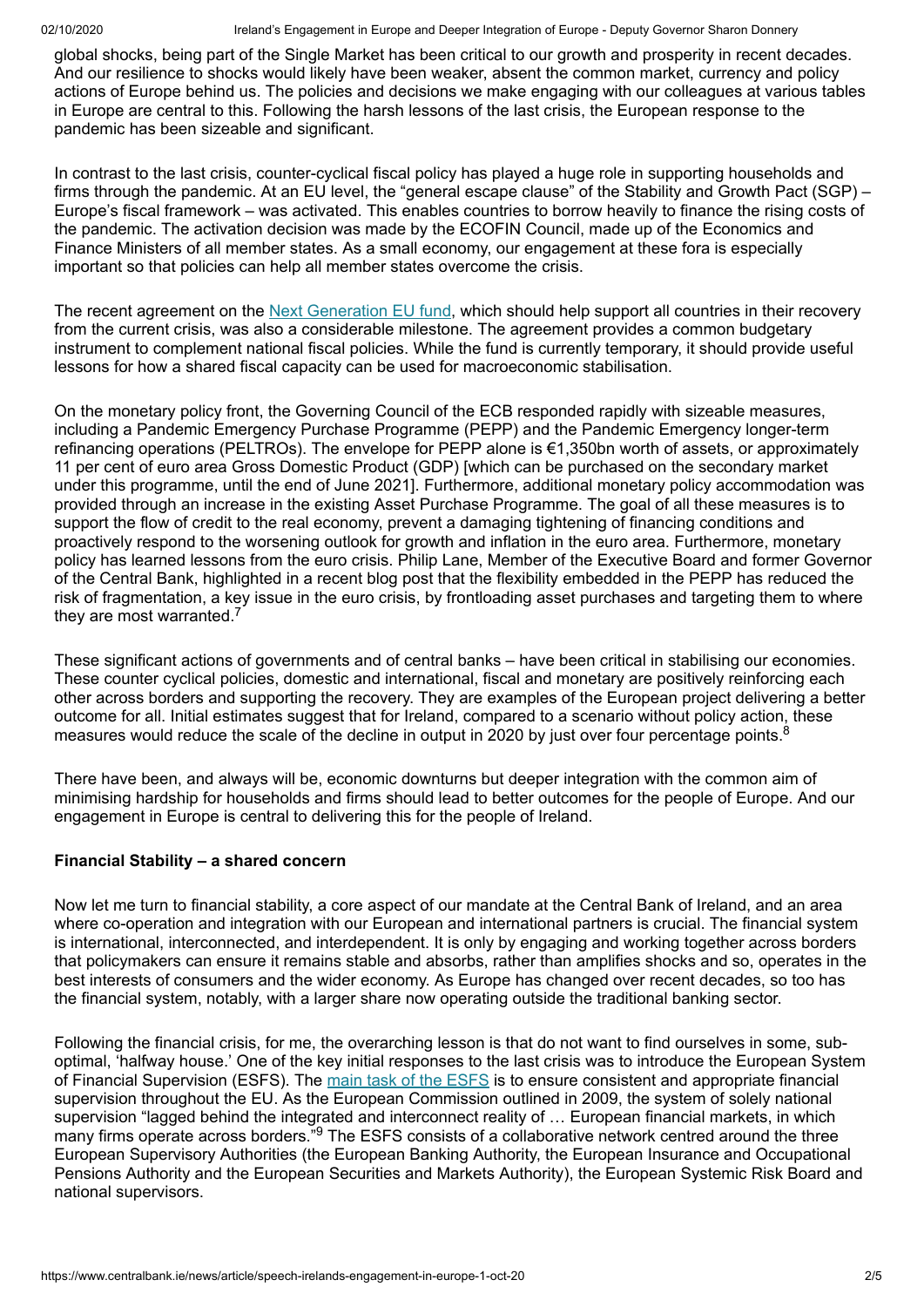02/10/2020 **Ireland's Engagement in Europe and Deeper Integration of Europe - Deputy Governor Sharon Donnery** 

From these beginnings, later steps were taken to implement a <u>[banking union](https://www.bankingsupervision.europa.eu/about/bankingunion/html/index.en.html)</u>, which is particularly important in a monetary union as problems in other countries can quickly spill over borders.

While we have made progress towards a functioning banking union, with the introduction of cross-border supervision through the Single Supervisory Mechanism and rules for managing failing banks through the Single Resolution Mechanism, it is not yet complete. A key outstanding issue includes the lack of a common system for deposit protection. This is important as within the euro area, depositors in a country hit by a crisis may worry they are not protected to the same extent as depositors in other member states, incentivising them to move funds abroad. This could amplify shocks to our economies and banking systems.

To this backdrop, and on the back of the resilience we have built up in recent years – the banking system has been able to support the economy in the first phase of the pandemic. But the shock has not yet fully transmitted to the balance sheet of the banking system.

However, as we transition from temporary forbearance measures that addressed liquidity for borrowers there is a need for longer term solutions for those borrowers experiencing solvency and affordability difficulties. We are seeing that some sectors are being more affected than others, e.g. the hospitality and accommodation sector, where economic disruption is affecting employment and the viability of businesses. The inevitable effects of unemployment and business closures will take time to materialise on bank balance sheets.

European institutions have played an important role here too. The European Banking Authority (EBA), for example facilitated the delivery of payment breaks. They did this through guidelines providing regulatory flexibility so that lenders could offer temporary relief to borrowers in the form of payment moratoria that suspended regulatory rules on loan classifications.

While the extent of the effects on the financial system will depend on the evolution of the virus and the scarring effects of this crisis, the deeper European regulatory and supervisory integration has created a more robust and resilient system to withstand the initial shock.

The banking system is one element of the financial system, and following the global financial crisis an increasing share of financial intermediation has moved to parts of the non-bank or market-based finance system. To give a sense of scale, non-bank financial institutions now account for almost 60 per cent of total euro area financial assets. The equivalent number in the early years of the euro was under 40 per cent. $^{\mathsf{10}}$ 

The scale of the sector in Ireland is relevant to the global picture, as our jurisdiction hosts 10 per cent of global money market funds (MMF) assets and 5 per cent of global investment fund assets (excluding MMFs).<sup>11</sup> There are a range of diverse business models domiciled here, including investment funds, securitisation vehicles and non-securitisation vehicles. The sector in Ireland is dominated by investment funds, including MMFs.

Market-based finance provides a valuable alternative to bank financing and can facilitate risk sharing across the financial system. Recognising this, the European Commission has produced an action plan to complete the Capital Markets Union (CMU) in Europe.<sup>12</sup> Deeper and more developed capital markets can facilitate long-term investment, by allowing businesses to access a wider range of funding sources. Savers and investors can also benefit from greater choice. Developing CMU can become another instance of how we are stronger together. CMU will also help, as Isabel Schnabel emphasised recently, to accelerate the transition towards a carbonneutral economy, as the evidence suggests that stock markets are more effective than banks in financing the greening of our economy.<sup>13</sup>

However, like all forms of financial intermediation, market-based finance can contribute to a build-up of financial vulnerabilities. Vulnerabilities linked to market-based finance include those related to liquidity mismatches and excessive leverage. Given the size of the sector domiciled here, we actively contribute to discussions through our role in the Eurosystem, the European System of Financial Supervision and we are also active at the global level through contributions to deliberations by IOSCO and the Financial Stability Board.

The shock from COVID-19 resulted in stress across global financial markets. Parts of the global funds sector – including funds resident in Ireland – experienced a sharp increase in redemptions and challenges in liquidity management. Our most recent **[Financial Stability Review](https://www.centralbank.ie/publication/financial-stability-review/financial-stability-review-2020-i)**, published in June, showed that there were around €72bn of net redemptions from Irish-resident funds in March. At an individual level, the vast majority of funds managed to meet investor redemption requests, with limited use of tools such as suspensions and gating observed. However, this needs to be seen in the context of unprecedented central bank interventions that played a key role in restoring market functioning.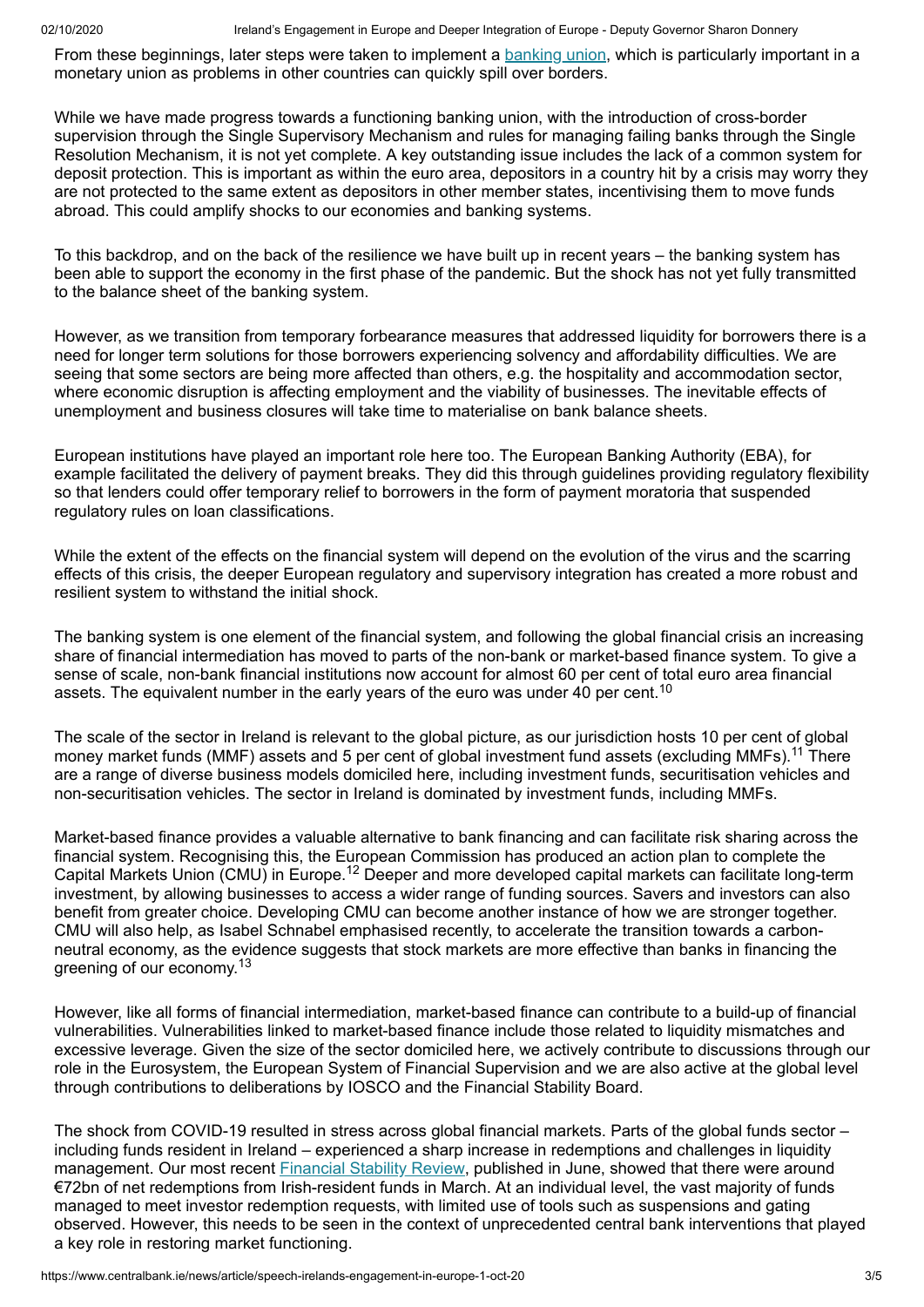And the focus is now on the extent to which structural vulnerabilities from liquidity mismatches and leverage in the global funds sector contributed to market disruption.

As regulators, we must ensure that the level of resilience in market-based finance is great enough to match its increased importance in the financial system and the broader economy. The Central Bank is actively engaged with international stakeholders on identifying risks in the sector as well as making the case for, and contributing to the development of a macroprudential framework for the market-based finance sector.<sup>14</sup> As we work towards CMU in Europe to enhance risk sharing, in parallel, we must develop the resilience of the non-bank sector.

#### **The Withdrawal of the UK from the EU**

As I have outlined, Ireland *in* Europe and the deeper integration *of* Europe is critical for the macroeconomic stabilization and financial stability challenges we face.

However these are not the only challenges. Absent COVID-19, my remarks today may have focused on the departure of our nearest neighbor from the EU. Since joining the EU, our economic profile has changed remarkably. Where once our trade was largely centred around our nearest neighbour, today the EU bloc is our largest trading partner. The composition of our economy and so too our exports has transformed, with a smaller role of agriculture, a rise in pharma, med tech and ICT exports, and substantial growth in the financial services sector. The latter is particularly important for us in the Central Bank for the regulation and supervision of the financial services firms that populate the International Financial Services Centre (IFSC) in Dublin for example.

Since the 2016 referendum, the Central Bank has worked on identifying and understanding financial stability and consumer protection risks. Together with other policymakers, we have worked so that potential financial stability cliff-edge risks are mitigated to the greatest extent possible, following the expiry of the transition period.

Nonetheless, whatever the outcome of negotiations, our economic analysis shows that the outcome for Ireland will be worse than the status quo and will cause significant disruption. And the considerable uncertainty, disruption and differing sectoral effects due to COVID-19 will add to the stresses faced by firms as the transition period ends. We will publish our fourth Quarterly Bulletin of the year next week, which will consider these issues in further detail.

Beyond the economic effects, we will also be losing a colleague at the many European tables and committees we participate in. Going forward, we must strengthen our engagement with our European peers, so that we may influence and shape key decisions and policies in Europe and internationally.

#### **Engagement with Europe**

Today I have considered the macroeconomic stabilisation response to the pandemic, our financial stability concerns and considered the challenges ahead as our nearest neighbour leaves the Union.

Critical to each of these issues, is our ongoing engagement and integration with Europe. From the Governor's seat at the ECB when deciding on monetary policy, to decisions at the EBA on supervisory forbearance and to discussions with European supervisory bodies when the investment sector saw large redemptions in March.

From the Central Bank's perspective, external engagement, particularly with our colleagues across Europe, will continue to be a key focus for the Central Bank in the future. 'Engaging and Influencing' is one of our five strategic themes and within this, we endeavour to actively contribute to decision making and to engage strategically with the Eurosystem, the Single Supervisory Mechanism, the European Supervisory Authorities, the European Systemic Risk Board and the Single Resolution Board. This work ranges from major strategic issues such as the ongoing monetary policy review to more operational issues such regular data collection and everything in between. That our participation with these organisations is such a core part of all that we do reflects the deep integration *with* Europe.

#### **Conclusion**

Finally, let me conclude with a reflection. Regardless of our integration in Europe, we would have faced many of the same challenges and issues including macroeconomic stabilisation and financial stability, as well as issues I have not touched on today such as climate change, stable coins and cryptocurrencies and ageing populations. Responding to these global challenges as a small economy or Central Bank, without the weight of Europe -